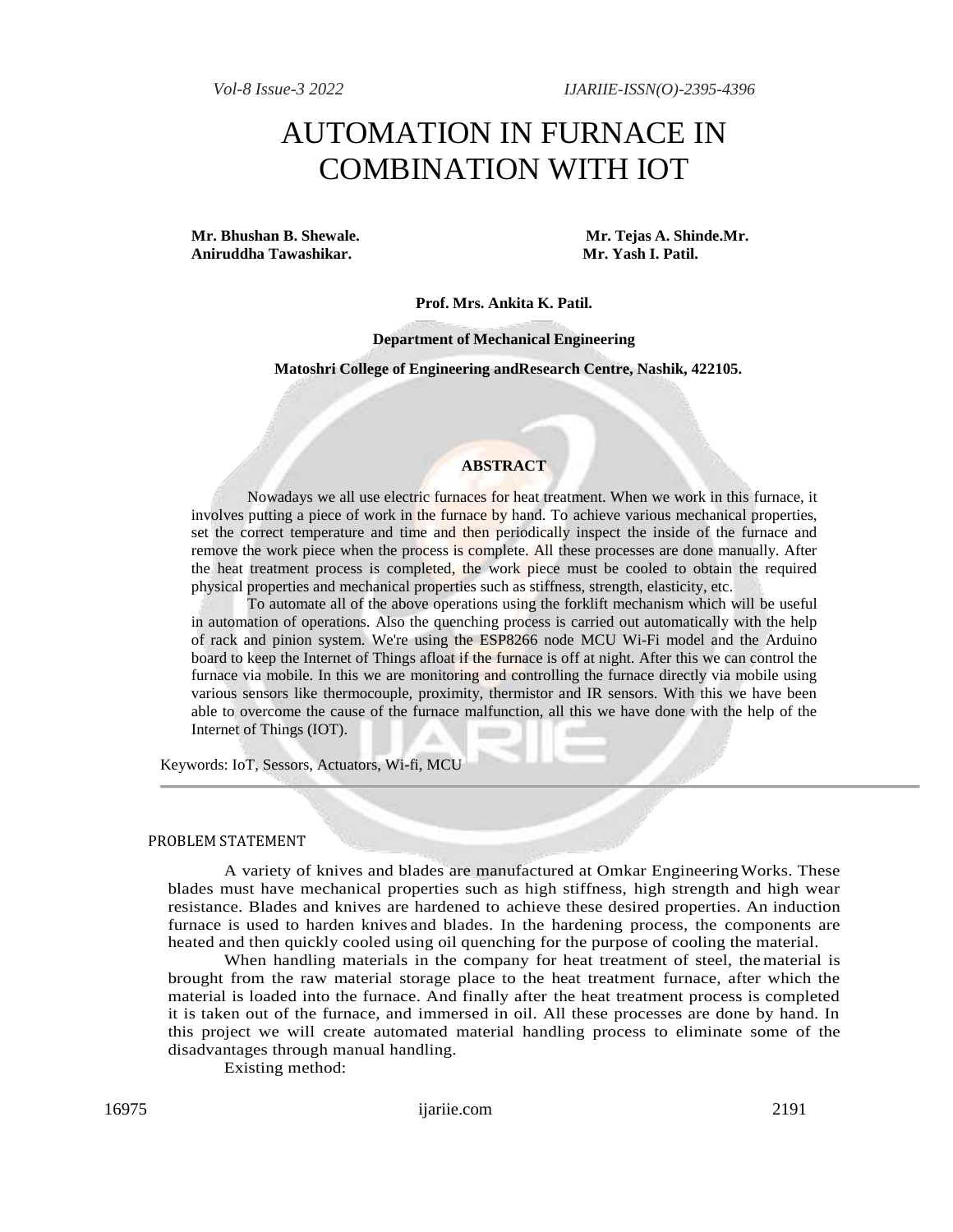All this process is carried out manually in 3 stages which consists of:

- Feeding of material: Placing him material into the furnace with properarrangement.
- Removing of material: Taking out the heat treated material from thefurnace for further processing.
- Quenching of material: Rapid cooling of heated material into oil toobtain required material properties.

Disadvantages of manual processing are dangerous for the workers andthe company environment, they provide the same strength and rigidity to the components but it is impossible to get the data in real time for the purpose of improvement. We know that any heat treatment process takes 4 to 5 hours of operation to reach its specified temperature. The company needs automation touse night work hours and improve productivity.

## OBJECTIVE

The objective of this project is to overcome the problems faced by industry while heat treatment process. The main objectives of the project include. The purpose of this project is to overcome the problems faced by the industry during heat processing. The main objectives of the project include:

- Automation of operations: The main objective of the project is to automate operations to reduce human error.
- Safety of workers: One of the main objectives of the project is to provide protection to workers from fire hazards.
- Improved quenching: uniform heating and cooling of the material. Improving quality with proper mitigation and proper handling of materials.
- Reduce labor costs.
- Increase productivity: Earlier the company was working in only twoshifts. So this project has now succeeded in starting the night shift. As a result, the company's productivity has increased.
- Supervisory control operations: Supervised control via IOT directly via mobile application.

Data Collection and Storage: With the help of IOT, real time data and storage can be obtained.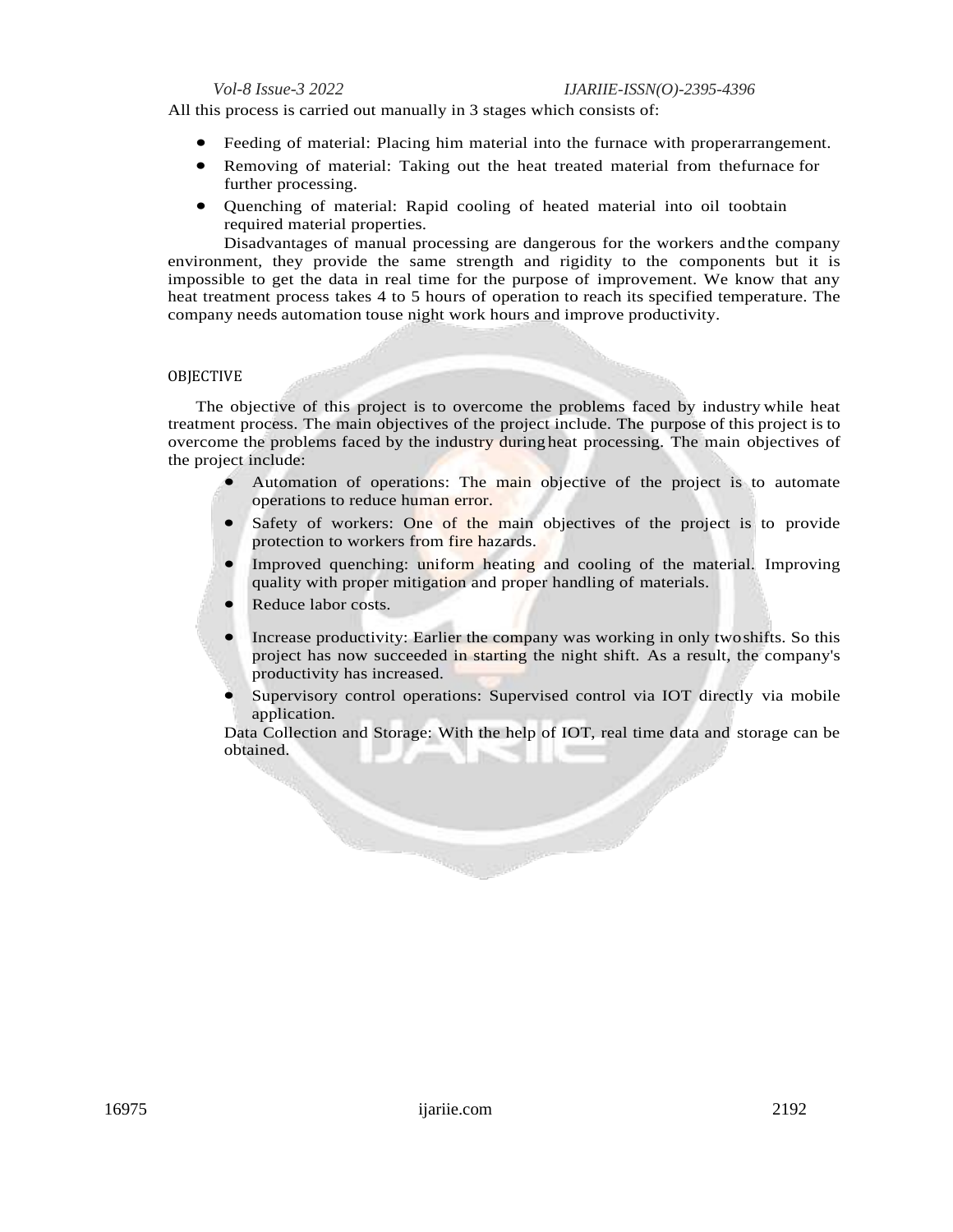

## METHODOLOGY

Figure 1: Basic structural diagram

Figure 1.1 shows the basic structure of automation process. Where the process starts from feeding the material ends with quenching of material. A 24V, 2.5A power supply is given to Siemens IOT 2020 module. Which has inbuilt Arduino UNO and this Arduino board is interface with Node MCU ESP8266 4 Channel relay. ESP8266 is Wi-Fi module which is connected to Data storage cloud (Thing Speak) from where we can operate the furnace.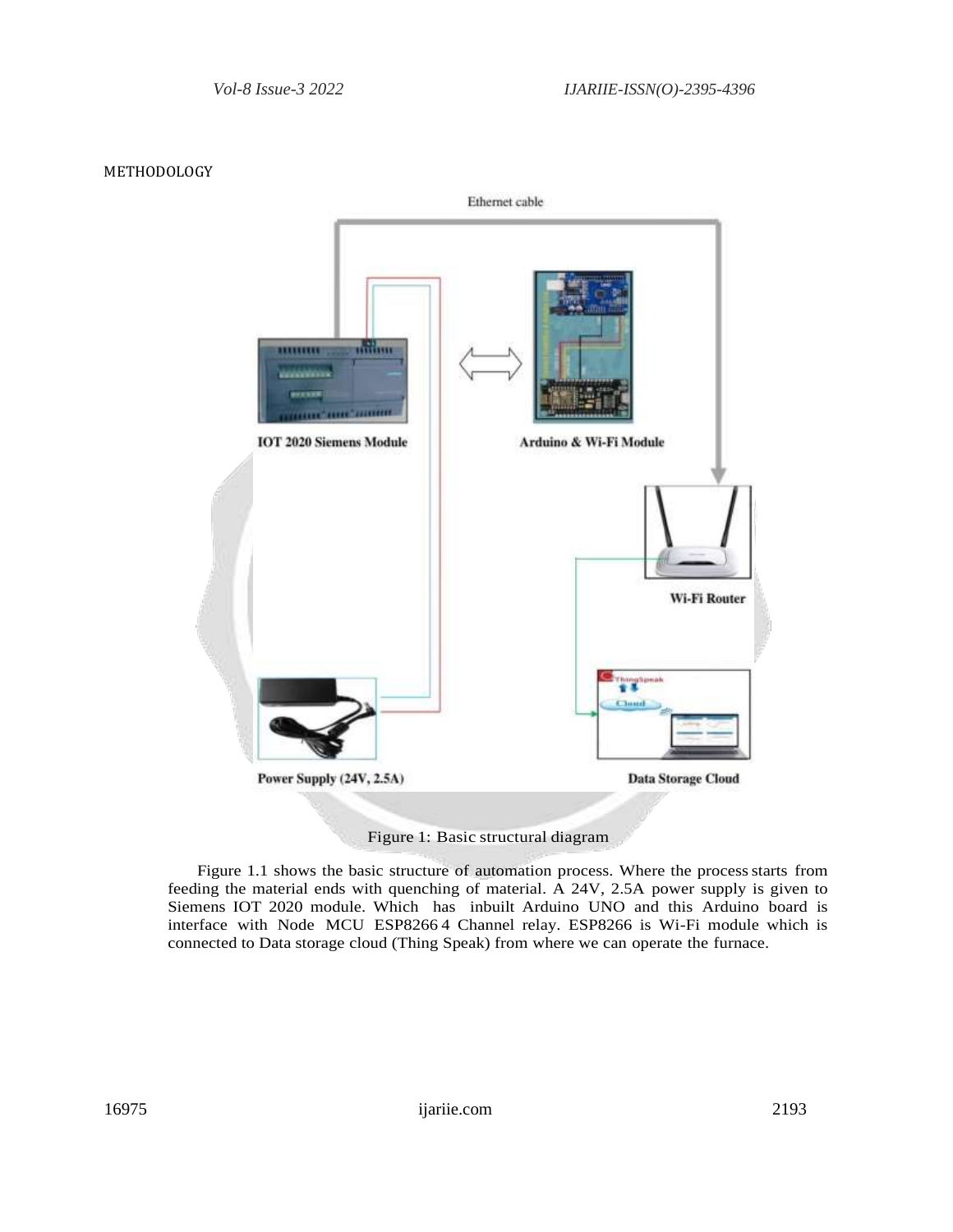

Figure 4.1: Detail circuit diagram

# CONCLUSION

The project successfully studied the various stages of assembly line components used in the